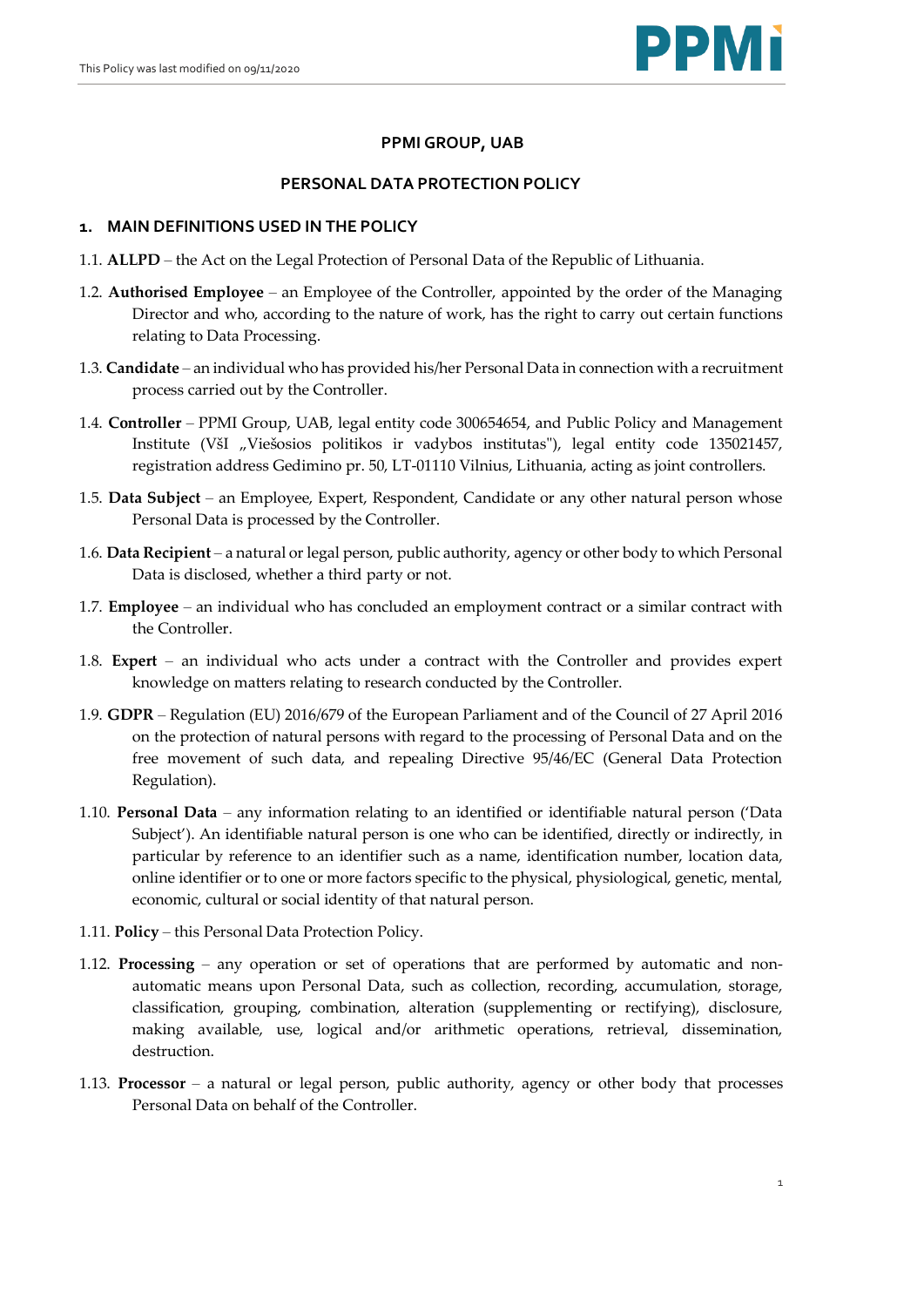- 1.14. **Respondent**  an individual who participates in research activities (surveys, interviews, focus groups and workshops) conducted by the Controller.
- 1.15. **Training**  training organised by the Controller for its Employees, on matters relating to the protection of Personal Data.
- 1.16. Other terms and definitions used in this Policy are in line with the terms used in the GDPR, the ALLPD and the Act on Electronic Communications of the Republic of Lithuania (hereinafter referred to as the **AEC**).

# **2. GENERAL PROVISIONS**

- 2.1. The purpose of this Policy is to regulate the processing of Personal Data by the Controller, and to define the technical and organisational measures undertaken by the Controller and intended for the protection of Personal Data in accordance with the GDPR, ALPPD, AEC and other legislation that establishes protections for Personal Data.
- 2.2. The Controller shall ensure that it complies with the following fundamental principles of data protection:
	- 2.2.1. Personal Data relating to a Data Subject shall be processed lawfully, fairly and in a transparent manner ('lawfulness, fairness and transparency');
	- 2.2.2. Personal Data shall be collected for specified, explicit and legitimate purposes and shall not be processed in a manner that is incompatible with those purposes. Further processing for the purposes of archiving in the public interest, for scientific or historical research purposes, or for statistical purposes shall, in accordance with Article 89(1) of the GDPR, not be considered to be incompatible with the original purposes ('purpose limitation');
	- 2.2.3. Personal Data shall be adequate, relevant and limited to what is necessary in relation to the purposes for which they are processed ('data minimisation');
	- 2.2.4. Personal Data shall be accurate and, where necessary, kept up to date. Every reasonable step shall be taken to ensure Personal Data that are inaccurate with regard to the purposes for which they are processed, are erased or rectified without delay ('accuracy');
	- 2.2.5. Personal Data shall not be kept in a form that permits the identification of Data Subjects for any longer than is necessary for the purposes for which the Personal Data is processed. Personal Data may be stored for longer periods insofar as it will be processed solely for the purposes of archiving in the public interest, for scientific or historical research purposes, or for statistical purposes in accordance with Article 89(1) of the GDPR, subject to the implementation of the appropriate technical and organisational measures required by this Regulation in order to safeguard the rights and freedoms of the Data Subject ('storage limitation');
	- 2.2.6. Personal Data shall be processed in a manner that ensures appropriate security of the Personal Data, including protection against unauthorised or unlawful processing and against accidental loss, destruction or damage, using appropriate technical or organisational measures ('integrity and confidentiality');
	- 2.2.7. The Controller shall be responsible for, and be able to demonstrate compliance with, the aforementioned principles ('accountability').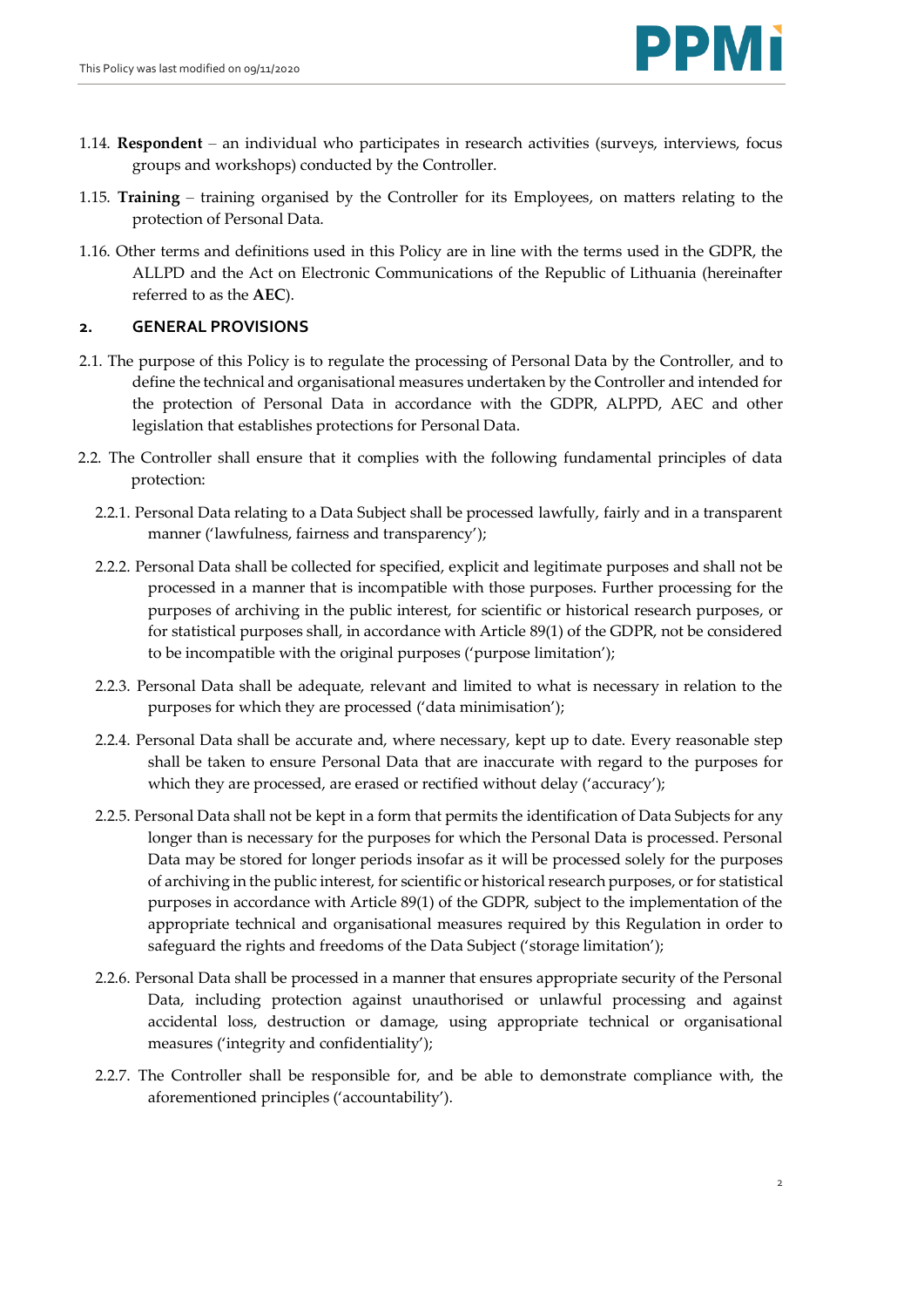

- 2.3. An exhaustive list of Personal Data processed by the Controller shall be provided in the Controller's records of processing activities. These shall contain continually updated information about the purposes for which Personal Data is processed; Personal Data processing procedures, scopes and terms; as well as other information indicated in Article 30 of the GDPR.
- 2.4. When Personal Data is used as evidence in civil, administrative or criminal proceedings or other cases determined by law, Personal Data shall be kept for as long as is necessary for the said processing purposes, and shall be destroyed immediately when it is no longer required for said purposes.
- 2.5. Personal Data accrued shall be stored (processed) on a server controlled by the Controller. Access to Personal Data shall only be granted to Authorised Employees and Data Processors.
- 2.6. The data access rights of a data Processor shall be repealed upon termination of the Personal Data processing contract concluded with the Controller, or upon the expiry of the said contract.
- 2.7. Authorised Employees are required to:
	- 2.7.1. Process Personal Data in accordance with the legislation of the European Union and the Republic of Lithuania, as well as with this Policy;
	- 2.7.2. Not disclose, transfer or create any other means of accessing Personal Data to persons that are not authorised to process Personal Data;
	- 2.7.3. Immediately inform the Controller about any suspicious circumstances that may pose a threat to the security of Personal Data.
- 2.8. An Authorised Employee shall lose the right to process Personal Data when his/her employment contract expires, as well as when the director of the Controller adopts a decision to revoke the appointment of the Authorised Employee to process Personal Data, and informs the Authorised Employee of this.
- 2.9. Personal Data shall be transferred to data Processors and Data Recipients when the basis for such a right and/or duty is provided by legislation.
- 2.10. Transfer of Personal Data to data Processors shall be allowed only when appropriate contracts have been concluded between the Processors and the data Controller. The contents of said contracts shall adhere to the requirements for data processing contracts described in Sectio[n 12](#page-8-0) of this Policy.
- 2.11. Transfers of Personal Data to third countries or international organisations may be permitted where the relevant conditions for transfer to third countries or international organisations, specified in Chapter V of the GDPR, are met.
- 2.12. Personal Data may be provided by the Controller to an investigating body, prosecutor or court as evidence in administrative, civil or criminal cases, or in other cases prescribed by law.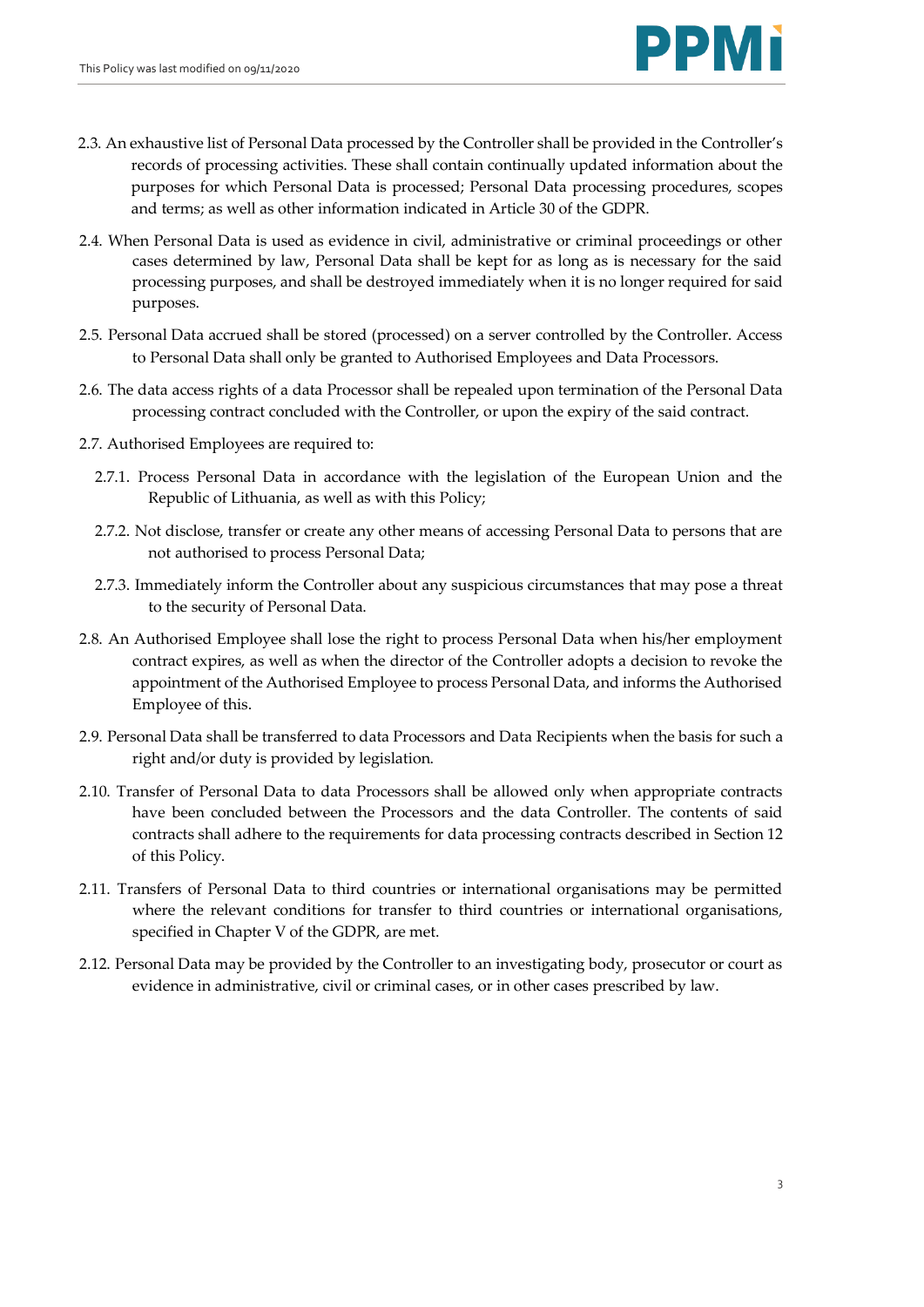

## **3. PROCESSING PERSONAL DATA OF EXTERNAL EXPERTS**

- 3.1. The Controller carries out research and technical assistance projects. In accordance with this, and for the purposes of the conclusion and implementation of contracts (the provision of an offer to a contracting authority; execution of a project), the provision of offers for tenders, and for research purposes, the Controller may process the following categories of Experts' Personal Data:
	- 3.1.1. First name;
	- 3.1.2. Last name;
	- 3.1.3. Workplace;
	- 3.1.4. Date of birth;
	- 3.1.5. Telephone number;
	- 3.1.6. Skype name or name of any other social media account that the expert uses for work-related communication;
	- 3.1.7. Address/email address;
	- 3.1.8. Personal ID number;
	- 3.1.9. Bank account number;
	- 3.1.10. Rate/pricing;
	- 3.1.11. Correspondence;
	- 3.1.12. Opinion of the expert on certain issues of research;
	- 3.1.13. Professional experience;
	- 3.1.14. Publications.

### **4. PROCESSING PERSONAL DATA OF RESPONDENTS**

4.1. The Controller carries out research and technical assistance projects. In order to implement such projects, the Controller may process Respondents' Personal Data.

## **5. PROCESSING PERSONAL DATA OF CANDIDATES**

5.1. For the purposes of recruitment and staff selection, the Controller may process Candidates' Personal Data.

# **6. PROCESSING OF EMPLOYEE DATA FOR THE PURPOSES OF INTERNAL ADMINISTRATION**

- 6.1. The Controller processes the Personal Data of its Employees for the purposes of:
	- 6.1.1. Conclusion and execution of the employment contract;
	- 6.1.2. Generating salary slips;
	- 6.1.3. Compilation of time sheets;
	- 6.1.4. Compilation of work schedules;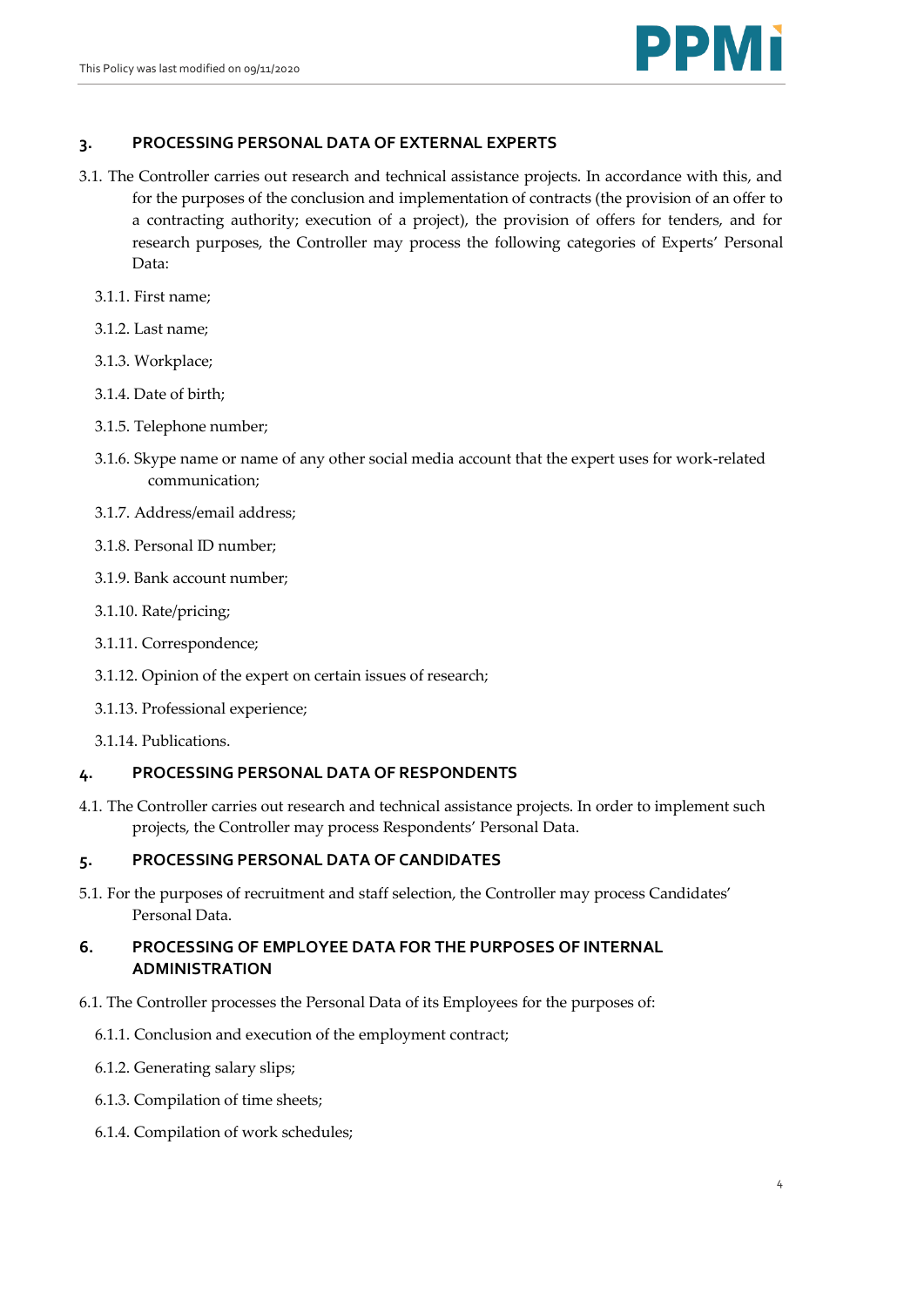

- 6.1.5. Calculation and payment of salary;
- 6.1.6. Evaluation and calculation of taxes, application of tax benefits;
- 6.1.7. Dismissal of an employee from current duties;
- 6.1.8. Calculation of annual leave;
- 6.1.9. Verification of suitability for the position;
- 6.1.10. Internal administration (transfers within the group of companies).
- 6.2. The Controller may process the following categories of Personal Data of its Employees:
	- 6.2.1. First name;
	- 6.2.2. Last name;
	- 6.2.3. Telephone number;
	- 6.2.4. Address;
	- 6.2.5. Personal ID number;
	- 6.2.6. Social security number;
	- 6.2.7. Passport/personal ID card No.;
	- 6.2.8. Email address;
	- 6.2.9. Bank account No.;
	- 6.2.10. Date of birth;
	- 6.2.11. Other contact details if provided by employee;
	- 6.2.12. Opinion of the employee on certain issues relating to research;
	- 6.2.13. Curriculum vitae including information on education, personal experience, qualifications, position, recruitment, redeployment;
	- 6.2.14. Salary;
	- 6.2.15. Time spent working;
	- 6.2.16. Accrued and used annual leave vacation;
	- 6.2.17. Family status, citizenship, photographs.
- 6.3. In most cases, where there are other legal bases for the processing of Personal Data, consent cannot be the legal basis for the processing of Employees' Personal Data. If prior consent is given by the Employee, the Controller shall also have the right to process other Personal Data of the Employee. In cases where consent is the only legal basis for the processing of Employees' Personal Data, Employees shall have the right to withdraw their consent at any time pursuant to the procedure established in these Rules and/or the exercise of other rights of Data Subjects provided in these Rules.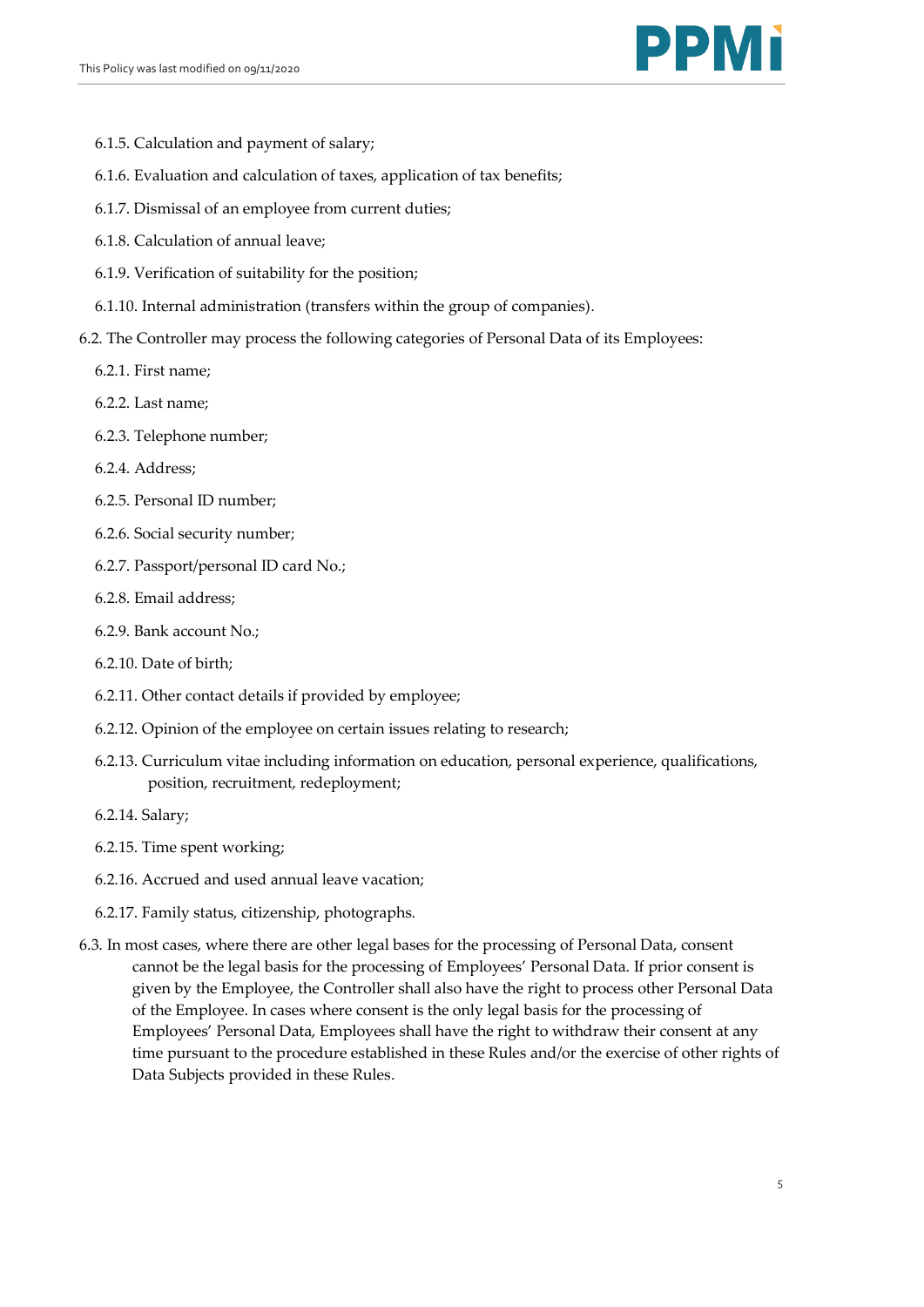

## **7. RIGHTS OF DATA SUBJECTS**

- 7.1. Any Data Subject may exercise the following rights in accordance with the procedures established in the GDPR and the ALPPD:
	- 7.1.1. The right to be informed;
	- 7.1.2. The right to access;
	- 7.1.3. The right to erasure;
	- 7.1.4. The right to rectification;
	- 7.1.5. The right to restrict processing;
	- 7.1.6. The right to data portability;
	- 7.1.7. The right to object;
	- 7.1.8. Rights in relation to automated decision-making and profiling.
- 7.2. The right to be informed shall be implemented, *inter alia*, by informing Employees in writing and providing necessary information to Experts and Respondents upon their consent.
- 7.3. The rights laid down in paragraphs 8.1.2 8.1.8 of this Policy shall be carried out in accordance with the procedure for processing Data Subject requests, and within the timescales stated in the GDPR.
- **DATA SUBJECT REQUEST TIMESCALE The right to be informed** When Personal Data is collected (if supplied by the Data Subject) or within one month (if not supplied by the Data Subject) **The right to access** One month **The right to rectification One month The right to erasure Without undue delay The right to restrict processing Without undue delay The right to data portability** One month **The right to object CONFIDENTIAL CONFIDENTIAL CONFIDENTIAL CONFIDENTIAL CONFIDENTIAL CONFIDENTIAL CONFIDENTIAL CONFIDENTIAL CONFIDENTIAL CONFIDENTIAL CONFIDENTIAL CONFIDENTIAL CONFIDENTIAL CONFIDENTIAL CONFIDENTIAL CONF Rights in relation to automated decision-making and profiling** Not specified
- 7.4. The timescales for processing Data Subject requests are as follows:

- 7.5. Data Subjects may obtain access to their data by submitting a subject access request form. This request should be sent to: personaldata@ppmi.lt.
- 7.6. Data Subjects may withdraw consent by submitting a consent withdrawal request form. This form should be sent to personaldata@ppmi.lt.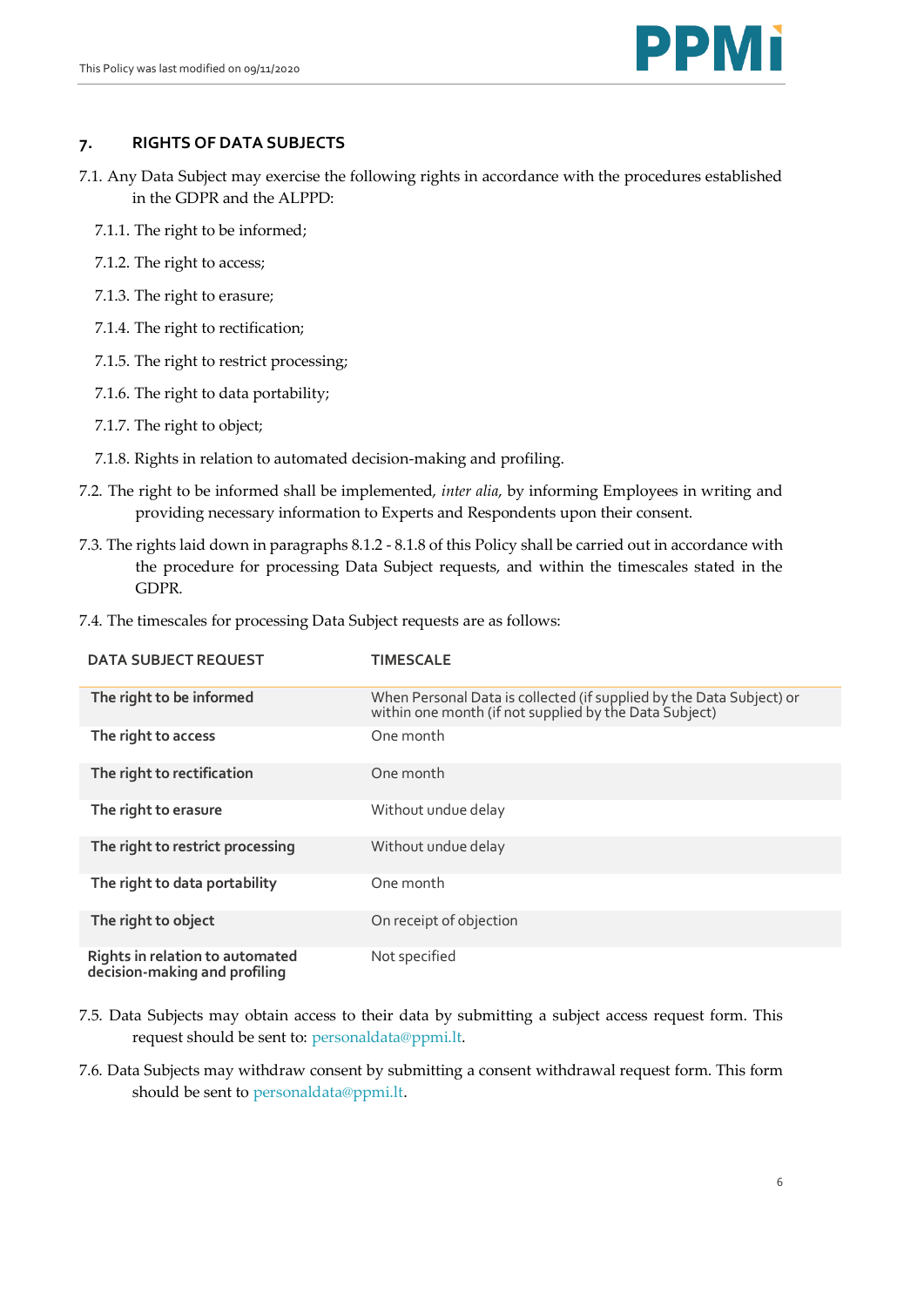

- 7.7. The Controller cannot formally base its decision to deny the request of a Data Subject or delay its processing on the grounds that the Data Subject has failed to use, or has improperly used, the aforementioned forms.
- 7.8. The Controller shall inform Data Subjects about their rights in a concise, transparent, intelligible, and easily accessible way, using clear and plain language.
- 7.9. The Controller has the right to provide a reasoned refusal to grant the request of a Data Subject to exercise their rights in the situation referred to in subparagraph (b) of paragraph 5 of Article 12 of the GDPR, namely that the Data Subject's request is manifestly unfounded or excessive.

## **8. CONSENT**

- 8.1. Unless there are other grounds for processing laid out in the GDPR or the ALPPD, explicit consent must be obtained from the Data Subject in order to collect and process his/her Personal Data.
- 8.2. The Controller shall be able to demonstrate that a Data Subject has given unambiguous consent to the processing of his or her Personal Data. Depending on the context in which the data is collected, a prominent notice, together with a clear affirmative action, may suffice to obtain implied consent without the need for an opt-in box.
- 8.3. The Controller shall be able to demonstrate that the Data Subject's consent is based on his or her genuine and free choice. This means that the performance of a contract, including the provision of a service, shall not be made conditional on consent to the processing of data that is not necessary for the performance of this contract.
- 8.4. The Data Subject's declaration of consent shall be provided in an intelligible and easily accessible form, using clear and plain language.
- 8.5. The Controller shall be able to demonstrate that the processing of data is limited to conditions bound by the explicit consent given by the Data Subject.
- 8.6. When the Controller cannot ensure that a Data Subject's consent would comply with the requirements laid out above and/or in the GDPR, an alternative lawful basis for data processing shall be chosen.

# **9. TECHNICAL AND ORGANISATIONAL MEASURES RELATING TO PERSONAL DATA SECURITY**

- 9.1. The organisational and technical data security measures implemented by the Controller and described below shall guarantee a level of security that matches the nature of the Personal Data processed by the Controller, and the risks related to its processing.
- 9.2. The measures shall be in accordance with the General Requirements for Organisational and Technical Data Security Measures approved by the director of the Supervisory Authority (State Data Protection Inspectorate).
- 9.3. These measures shall be updated and improved by taking into account the state of the art, the costs of implementation and the nature, scope, context and purposes of processing, as well as the risks of varying likelihood and severity to the rights and freedoms of natural persons.
- 9.4. **Organisational data security measures:**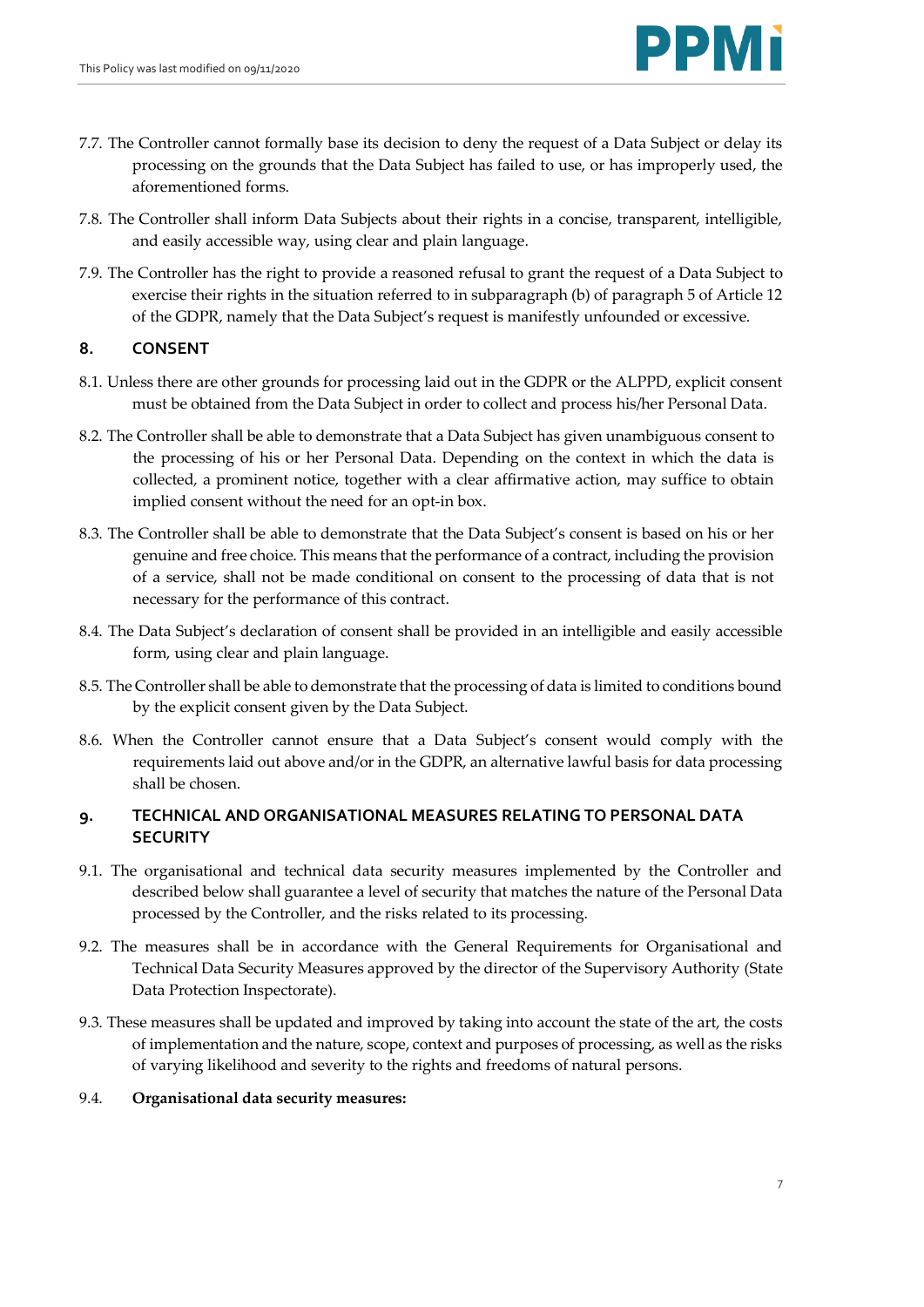9.4.1. The Controller shall have internal documents in place that regulate the security of Personal Data.

9.4.2. Monitoring and control shall be carried out to ensure the compliance of such documents with the applicable legal acts.

### 9.5. **Managerial and supervisory responsibilities regarding access to Personal Data:**

- 9.5.1. Security, management and supervision of access to Personal Data shall be ensured.
- 9.5.2. Access to Personal Data shall only be granted to Authorised Employees who require the data in order to perform their functions.
- 9.5.3. Authorised Employees shall only be able to perform such actions using Personal Data as are granted by the Data Controller.
- 9.5.4. Passwords that allow access to Personal Data are required to be confidential, unique, and to consist of no fewer than eight symbols. They shall not include any personal information, and shall be changed no less than twice per year and on first sign-in.
- 9.5.5. If the Personal Data is processed within an internal network, protection from unlawful connection via electronic networks shall be ensured.

#### 9.6. **Personal Data access control:**

- 9.6.1. Registration and requests to access Personal Data shall be recorded and controlled.
- 9.6.2. Records shall be generated of access to Personal Data, including: connection ID, date, time, connection result (successful, unsuccessful).
- 9.6.3. Records of access to Personal Data shall be preserved for six months.

#### 9.7. **Physical data security measures:**

9.7.1. The Controller shall ensure the security of the premises in which Personal Data is kept, and ensure that only Authorised Employees have access to the said premises.

#### 9.8. **Personal Data receipt (provision) security measures:**

9.8.1. When Personal Data is received/provided using an external data storage device or by email:

- (i) Data security control shall be ensured;
- (ii) The Personal Data shall be deleted after use;
- (iii) The Personal Data shall be encrypted.
- 9.8.2. When Personal Data is received/provided via external data transfer networks, the use of safe protocols and passwords shall be ensured.

#### 9.9. **Deletion of Personal Data:**

9.9.1. The Controller shall ensure the Deletion of Personal Data after the end of the Personal Data retention period.

#### 9.10. **Operation and maintenance of hardware and software:**

9.10.1. Protection of computer equipment from malicious software shall be ensured.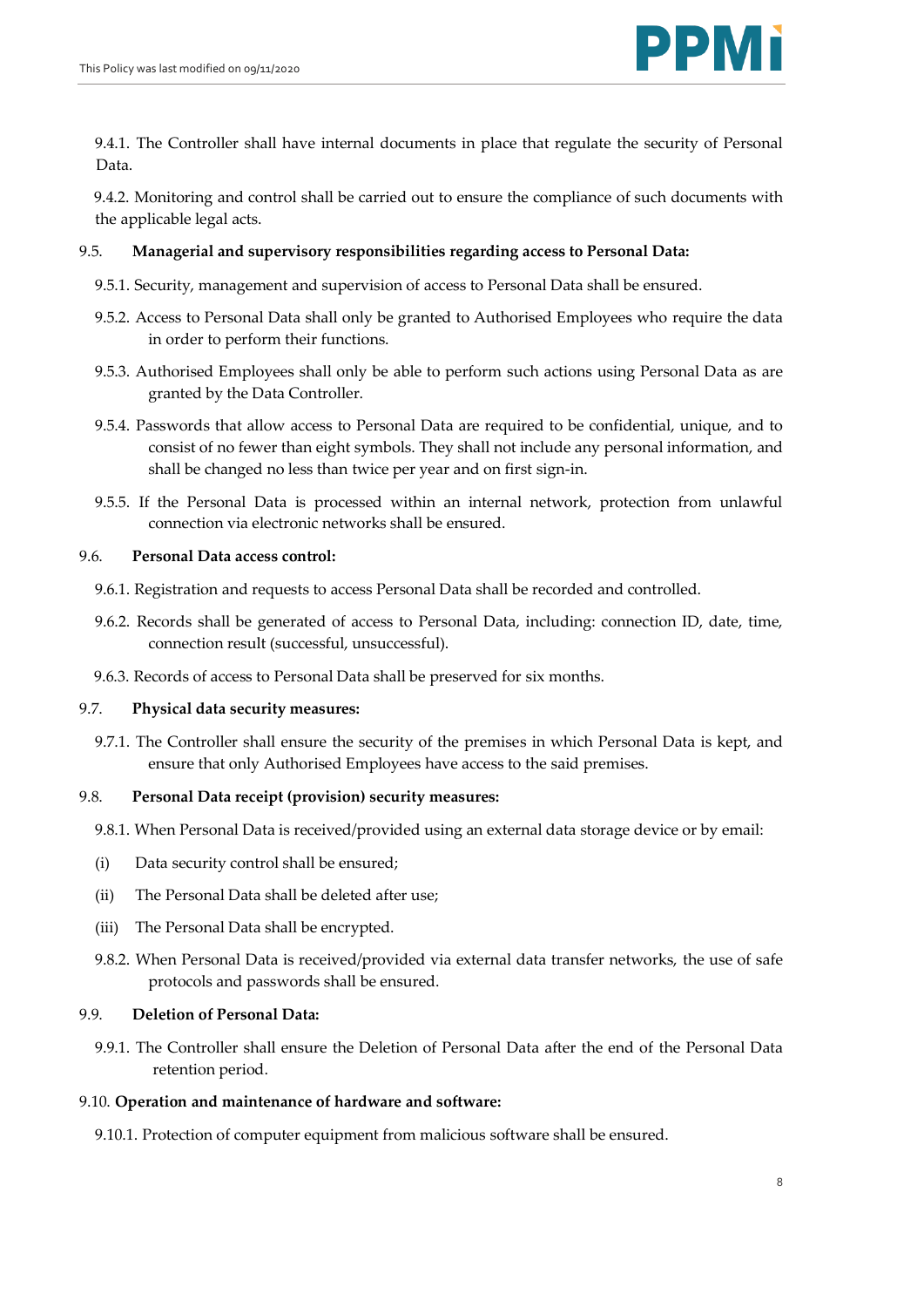

9.10.2. It shall be ensured that information systems will not be tested by using real Personal Data.

9.11. If non-conformities are found in the Personal Data management system, they shall be corrected in accordance with the Corrective Action Procedure.

### **10. DATA RETENTION PERIODS**

- 10.1. The Controller shall process Personal Data in compliance with the data storage terms established in the Index of the Timeframe of Storage of General Documents (approved by Order No V 100 of the Chief Archivist of Lithuania of 9 March 2011) and the terms established in the records of processing activities, in consideration of the purposes of personal data processing. Where any discrepancies exist between the indicated regulation and the records of processing activities, the records of processing activities shall prevail. The Controller shall apply the relevant Personal Data retention periods according to the categories of Data Subjects whose Personal Data is being processed.
- 10.2. The Controller shall apply the following Personal Data retention periods:

| <b>CATEGORY OF DATA</b><br><b>SUBJECT</b> | <b>RETENTION PERIOD</b>                                                                                              |
|-------------------------------------------|----------------------------------------------------------------------------------------------------------------------|
| <b>Experts</b>                            | Up to 5 years after the last contact with the expert                                                                 |
| Respondents                               | As indicated in the project-specific privacy statement                                                               |
| Candidates                                | 3 years after receiving CV and/or other personal data                                                                |
| <b>Employees</b>                          | Up to 50 years after termination of an employment contract, in accordance with the<br>applicable national regulation |

10.3. By decision of the Controller, Personal Data may be stored for a longer term pursuant to the procedures and terms and conditions established by legal acts (for example, where there are grounds to believe that the Personal Data may be required for the investigation of a criminal offence or other incident conducted in the premises of the Controller or the building where the premises are situated). In such cases, the Personal Data shall be stored until the respective decision of law enforcement or judicial authorities with regard to the criminal offence or other decision or conclusion of persons investigating/analysing the incident (for example, insurers in the case of a natural disaster), or other persons investigating/analysing an event that has caused damage to the Controller.

### **11. DESTRUCTION OF PERSONAL DATA**

- 11.1. After the expiry of the established term for the processing of Personal Data, the Personal Data shall be destroyed.
- 11.2. Destruction of Personal Data is defined as a physical or technical action sufficient to render the data contained in the document irretrievable by ordinary commercially available means.
- 11.3. During the destruction process, paper documents containing the Personal Data shall be shredded, and the remnants disposed of in a secure manner.

### <span id="page-8-0"></span>**12. REQUIREMENTS FOR DATA PROCESSING CONTRACTS**

12.1. In a contract with a data Processor, the Controller shall include provisions pertaining to the specific contract. These might include the following information: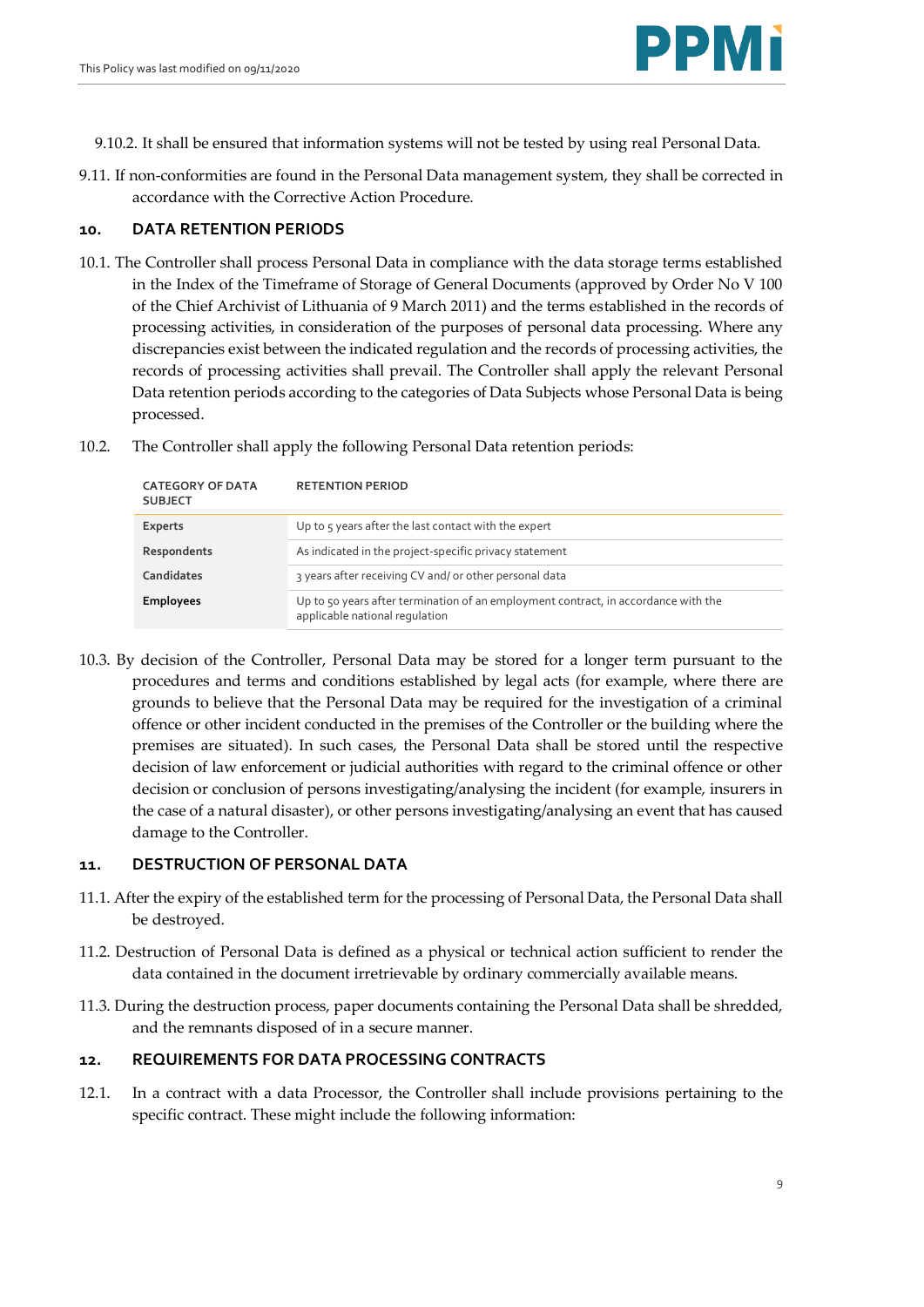

- 12.1.1. Subject-matter of the processing;
- 12.1.2. Duration of the processing;
- 12.1.3. Nature of the processing;
- 12.1.4. Purposes of the processing;
- 12.1.5. Types of Personal Data;
- 12.1.6. Categories of Data Subjects;
- 12.1.7. Rights and responsibilities of the parties stemming from Personal Data regulation;
- 12.1.8. Obligation of confidentiality on the part of the Processor's employees;
- 12.1.9. Security measures relating to the processing;
- 12.1.10. Outsourcing by using other Processors;
- 12.1.11. Assistance in implementing the rights of the Data Subjects;
- 12.1.12. Assistance in providing notices on data breaches;
- 12.1.13. Data deletion and return policies.
- 12.2. The aforementioned provisions shall be included either in the main contract, annex to the contract or in an additional agreement on the security of the Personal Data transferred.

## **13. PERSONAL DATA PROTECTION BY DESIGN**

- 13.1. The Controller shall adopt internal policies and implement measures that meet, in particular, the principles of data protection by design and data protection by default.
- 13.2. The Controller shall, both at the time of the determination of the means used for processing and at the time of the processing itself, implement appropriate technical and organisational measures.
- 13.3. The Controller shall take into account the state of the art, the cost of implementation and the nature, scope, context and purposes of processing, as well as the risks of varying likelihood and severity posed by the processing to the rights and freedoms of natural persons.
- 13.4. Privacy by design means that each new programme or system that makes use of Personal Data must take into consideration the protection of such data. Privacy must be taken into account throughout the entire life cycle of the programme or system development.
- 13.6. The Controller shall implement appropriate technical and organisational measures to ensure that, by default, only such Personal Data is processed as is necessary for each specific purpose for which the processing is intended. That obligation applies to the amount of Personal Data collected, the extent of its processing, the period of storage and its accessibility.
- 13.7. The Controller shall consider if a data protection impact assessment is necessary at the beginning of the development lifecycle of a new or updated programme or system, according to the procedures set out in the Data Protection Impact Assessment Procedure.

# **14. DATA PROTECTION OFFICER**

14.1. Under the GDPR, a Data Protection Officer is required if a Controller performs large-scale monitoring or if its core activities consist of processing operations that require the regular and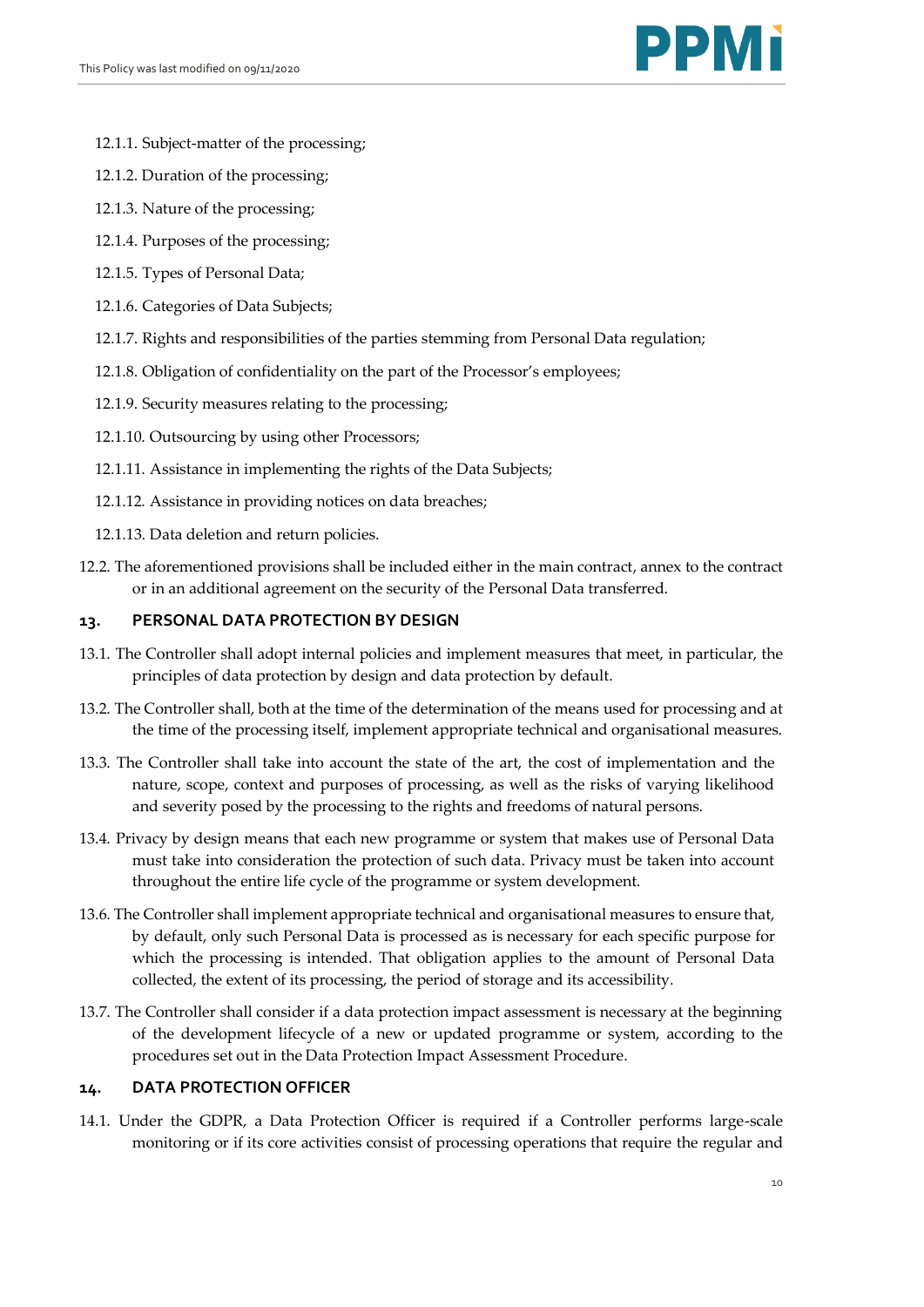systematic monitoring of Data Subjects on a large scale, or where the core activities of the Controller or Processor consist of the processing on a large scale of special categories of Personal Data.

14.2. Based on these criteria, the Controller does not require a Data Protection Officer to be appointed, however the Controller has set up a team to work on GDPR-related matters.

# **15. PROCEDURES FOR THE MANAGEMENT OF PERSONAL DATA BREACHES AND RESPONSES TO SUCH BREACHES**

- 15.1. Employees of the Controller must inform an Authorised Employee and (or) their immediate superior if they notice violations of data security (inaction or actions of persons that may cause or are causing a threat to the security of data).
- 15.2. After conducting an evaluation of the risks posed by the data security violation, the impact of the violation, and the damage and consequences, in accordance with the Personal Data Breach Response Procedure, the Controller shall make decisions regarding appropriate measures to eliminate the data security violation and its effects.

# **16. DATA ACCESS CONTROL**

- 16.1. Access to Personal Data and the right to perform data processing operations shall be limited to Authorised Employees.
- 16.2. Access to Personal Data shall only be available using devices attributed to Authorised Employees, using personal passwords, and employing other security measures as required.

# **17. PROCEDURE FOR MANAGING PERSONAL DATA PROCESSING CARRIED OUT BY EXTERNAL PROCESSORS**

- 17.1. The Controller works with only those third parties (experts, partners, subcontractors) that can provide the necessary technical, physical and organisational security measures to meet the requirements set by the Controller for the processing of Personal Data on its behalf.
- 17.2. The Controller works with third parties on the basis of a contract that includes provisions on Personal Data protection, obliging the parties to the contract to act in compliance with the GDPR.
- 17.3. Such contracts shall forbid Processors from using further providers (subcontractors) for the processing of Personal Data without the written authorisation of the Controller.
- 17.4. The Controller provides guidelines and advice to Processors on how to deal with Personal Data in a GDPR-compliant way throughout the implementation of the contract.

### **18. TRAINING**

- 18.1. The Controller shall provide appropriate and regular Training to Employees who have a permanent or regular access to Personal Data.
- 18.2. The contents of this Training must assist Employees in the performance of their duties in compliance with the requirements laid out in the GDPR and other legislation on Personal Data protection.
- 18.3. Training sessions shall be documented, including, in particular, their dates, topics, Employees who have taken part in them, and the results of any follow-up that is carried out.